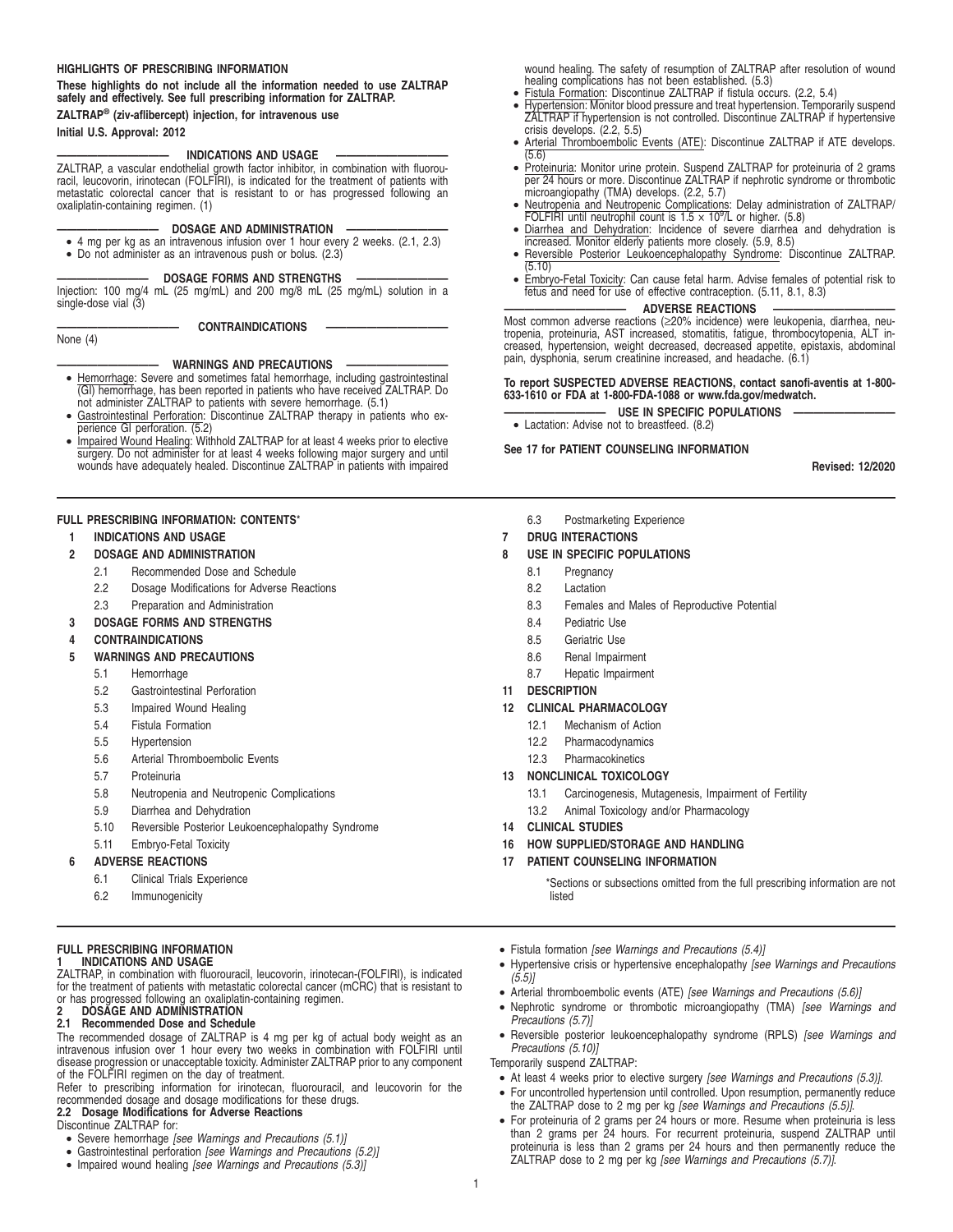#### **2.3 Preparation and Administration**

#### Preparation

**Inspect vials visually prior to use. ZALTRAP is a clear, colorless to pale yellow solution.** Do not use vial if the solution is discolored or cloudy or if the solution contains particles. Withdraw the prescribed dose of ZALTRAP and dilute in 0.9% Sodium Chloride Injection, USP or 5% Dextrose Injection, USP to achieve a final concentration of 0.6 mg/mL to 8 mg/mL.

Do not re-enter the vial after the initial puncture. Discard any unused portion left in the vial.

Use polyvinyl chloride (PVC) infusion bags containing bis (2-ethylhexyl) phthalate (DEHP) or polyolefin infusion bags.

Store diluted ZALTRAP refrigerated at 2°C to 8°C (36°F to 46°F) for up to 24 hours or at controlled room temperature of 20°C to 25°C (68°F to 77°F) for up to 8 hours. Discard any unused portion left in the infusion bag.

#### Administration

Administer the diluted ZALTRAP solution as an intravenous infusion over 1 hour through a 0.2-micron polyethersulfone filter. Do not use filters made of polyvinylidene fluoride (PVDF) or nylon.

Do not administer as an intravenous push or bolus.

Do not combine ZALTRAP with other drugs in the same infusion bag or intravenous line. Administer ZALTRAP using an infusion set made of one of the following materials: • PVC containing DEHP

- 
- DEHP free PVC containing trioctyl-trimellitate (TOTM)
- polypropylene
- polyethylene lined PVC
- polyurethane

## **3 DOSAGE FORMS AND STRENGTHS**

ZALTRAP is a clear, colorless to pale-yellow solution available as:

- Injection: 100 mg/4 mL (25 mg/mL) solution in a single-dose vial
- Injection: 200 mg/8 mL (25 mg/mL) solution in a single-dose vial  $\overline{4}$  CONTRAINDICATIONS

**4 CONTRAINDICATIONS**

#### None. **5 WARNINGS AND PRECAUTIONS**

# **5.1 Hemorrhage**

Patients treated with ZALTRAP have an increased risk of hemorrhage, including severe and sometimes fatal hemorrhagic events. In patients with mCRC, bleeding/hemorrhage (all grades) was reported in 38% of patients treated with ZALTRAP/FOLFIRI compared to 19% of patients treated with placebo/FOLFIRI. Grade 3–4 hemorrhagic events, including gastrointestinal hemorrhage, hematuria, and post-procedural hemorrhage, were reported in 3% of patients receiving ZALTRAP/FOLFIRI compared with 1% of patients receiving placebo/FOLFIRI. Severe intracranial hemorrhage and pulmonary hemorrhage/hemoptysis including fatal events have also occurred in patients receiving ZALTRAP.

Monitor patients for signs and symptoms of bleeding. Do not initiate ZALTRAP in patients with severe hemorrhage. Discontinue ZALTRAP in patients who develop severe hemorrhage [see Dosage and Administration (2.2)]. **5.2 Gastrointestinal Perforation**

Gastrointestinal (GI) perforation including fatal GI perforation can occur in patients receiving ZALTRAP. Across three placebo-controlled clinical studies (colorectal, pancreatic, and lung cancer populations), the incidence of GI perforation (all grades) was 0.8%<br>for patients treated with ZALTRAP and 0.3% for patients treated with placebo. Grade 3–4<br>GI perforation occurred in 0.8% of patients treated with placebo.

Monitor patients for signs and symptoms of GI perforation. Discontinue ZALTRAP therapy in patients who experience GI perforation [see Dosage and Administration (2.2)].

## **5.3 Impaired Wound Healing**

Grade 3 impaired wound healing was reported in 2 patients (0.3%) treated with ZALTRAP/FOLFIRI regimen.

Withhold ZALTRAP for at least 4 weeks prior to elective surgery. Do not administer ZALTRAP for at least 4 weeks after major surgery and until wounds have adequately healed. For minor surgery such as central venous access port placement, biopsy, and<br>tooth extraction, ZALTRAP may be initiated/resumed once the surgical wound is fully<br>healed. Discontinue ZALTRAP in patients with impaired resumption of ZALTRAP after resolution of wound healing complications has not been established [see Dosage and Administration (2.2)].

#### **5.4 Fistula Formation**

Fistula formation involving gastrointestinal and non-gastrointestinal sites occurs at a higher incidence in patients treated with ZALTRAP. In patients with mCRC, fistulas (anal,<br>enterovesical, enterocutaneous, colovaginal, intestinal sites) were reported in 9 of 611<br>patients (1.5%) treated with ZALTRAP/FOLFIRI regim treated with placebo/FOLFIRI regimen. Grade 3 GI fistula formation occurred in 2 patients treated with ZALTRAP (0.3%) and in 1 patient treated with placebo (0.2%).

Discontinue ZALTRAP therapy in patients who develop fistula [see Dosage and Administration (2.2)].

## **5.5 Hypertension**

ZALTRAP increases the risk of Grade 3–4 hypertension. There is no clinical trial experience administering ZALTRAP to patients with NYHA class III or IV heart failure. In patients with mCRC, Grade 3 hypertension (defined as requiring adjustment in existing antihypertensive therapy or treatment with more than one drug) was reported in 1.5% of patients treated with placebo/FOLFIRI and 19% of patients treated with ZALTRAP/ FOLFIRI. Grade 4 hypertension (hypertensive crisis) was reported in 1 patient (0.2%)<br>treated with ZALTRAP/FOLFIRI. Among those patients treated with ZALTRAP/FOLFIRI<br>developing Grade 3–4 hypertension, 54% had onset during t treatment.

Monitor blood pressure every two weeks or more frequently as clinically indicated during treatment with ZALTRAP. Treat with appropriate antihypertensive therapy and continue monitoring blood pressure regularly. Temporarily suspend ZALTRAP in patients with uncontrolled hypertension until controlled and permanently reduce the ZALTRAP dose to 2 mg per kg for subsequent cycles. Discontinue ZALTRAP in patients with hypertensive crisis or hypertensive encephalopathy [see Dosage and Administration (2.2)

## **5.6 Arterial Thromboembolic Events**

ATE, including transient ischemic attack, cerebrovascular accident, and angina pectoris,<br>occurred more frequently in patients who have received ZALTRAP. In patients with mCRC,<br>ATE was reported in 2.6% of patients treated w treated with placebo/FOLFIRI. Grade 3–4 events occurred in 11 patients (1.8%) treated with ZALTRAP/FOLFIRI and 4 patients (0.7%) treated with placebo/FOLFIRI.

Discontinue ZALTRAP in patients who experience an ATE [see Dosage and Administration  $(2.2)$ ].

## **5.7 Proteinuria**

Severe proteinuria, nephrotic syndrome, and thrombotic microangiopathy (TMA) occurred more frequently in patients treated with ZALTRAP. In patients with mCRC, proteinuria was reported in 62% patients treated with ZALTRAP/FOLFIRI compared to 41% patients treated with placebo/FOLFIRI. Grade 3–4 proteinuria occurred in 8% of patients treated<br>with ZALTRAP/FOLFIRI compared to 1% of patients treated with placebo/FOLFIRI *[see* Adverse Reactions (6.1)]. Nephrotic syndrome occurred in 2 patients (0.5%) treated with ZALTRAP/FOLFIRI compared to none of the patients treated with placebo/FOLFIRI. TMA was reported in 3 of 2258 patients with cancer enrolled across completed studies.

Monitor proteinuria by urine dipstick analysis and/or urinary protein creatinine ratio (UPCR)<br>for the development or worsening of proteinuria during ZALTRAP therapy. Patients with<br>a dipstick of ≥2+ for protein or a UPCR g collection.

Suspend ZALTRAP administration for proteinuria 2 grams per 24 hours or more, and<br>resume when proteinuria is less than 2 grams per 24 hours. If recurrent, suspend until<br>proteinuria is less than 2 grams per 24 hours and then or TMA [see Dosage and Administration (2.2)].

## **5.8 Neutropenia and Neutropenic Complications**

A higher incidence of neutropenic complications (febrile neutropenia and neutropenic<br>infection) occurred in patients receiving ZALTRAP. In patients with mCRC, Grade 3-4<br>neutropenia occurred in 37% of patients treated with placebo/FOLFIRI.

Monitor CBC with differential count at baseline and prior to initiation of each cycle of ZALTRAP. Delay ZALTRAP/FOLFIRI until neutrophil count is at or above 1.5 × 10<sup>9</sup> /L. **5.9 Diarrhea and Dehydration**

The incidence of severe diarrhea is increased in patients treated with ZALTRAP/FOLFIRI. In patients with mCRC, Grade 3-4 diarrhea was reported in 19% of patients treated with ZALTRAP/FOLFIRI compared to 8% of patients treated with placebo/FOLFIRI. Grade 3–4 dehydration was reported in 4% of patients treated with ZALTRAP/FOLFIRI compared to 1% of patients treated with placebo/FOLFIRI [see Adverse Reactions (6.1)]. The incidence of diarrhea is increased in patients who are age 65 years or older as compared to patients<br>younger than 65 years of age *[see Use in Specific Populations (8.5)]*. Monitor elderly patients closely for diarrhea.

#### **5.10 Reversible Posterior Leukoencephalopathy Syndrome**

RPLS (also known as posterior reversible encephalopathy syndrome) was reported in 0.5% of 3795 patients treated with ZALTRAP monotherapy or in combination with chemotherapy.

Confirm the diagnosis of RPLS with magnetic resonance imaging (MRI) and discontinue ZALTRAP in patients who develop RPLS. Symptoms usually resolve or improve within days, although some patients have experienced ongoing neurologic sequelae or death [see Dosage and Administration (2.2)].

#### **5.11 Embryo-Fetal Toxicity**

Based on findings from animal studies and its mechanism of action, ZALTRAP can cause fetal harm when administered to pregnant women. Administration of ziv-aflibercept during the period of organogenesis was embryotoxic and teratogenic in rabbits at exposure levels<br>approximately 0.3 times the human exposure at the 4 mg per kg dose. Advise pregnant<br>women of the potential risk to a fetus. Advise f effective contraception during treatment with ZALTRAP and for 1 month following the last<br>dose *[see Use in Specific Populations (8.1, 8.3)]*.

#### **6 ADVERSE REACTIONS**

The following clinically significant adverse reactions are described elsewhere in the labeling:

- 
- Hemorrhage [see Warnings and Precautions (5.1)]<br>• Gastrointestinal Perforation [see Warnings and Precautions (5.2)]
- Impaired Wound Healing [see Warnings and Precautions (5.3)]<br>• Fistula Formation [see Warnings and Precautions (5.4)]<br>• Hypertension [see Warnings and Precautions (5.5)]
- 
- 
- Arterial Thromboembolic Events [see Warnings and Precautions (5.6)] Proteinuria [see Warnings and Precautions (5.7)]
- 
- Neutropenia and Neutropenic Complications [see Warnings and Precautions (5.8)]
- Diarrhea and Dehydration [see Warnings and Precautions (5.9)]
- Reversible Posterior Leukoencephalopathy Syndrome [see Warnings and Precautions (5.10)]

#### **6.1 Clinical Trials Experience**

Because clinical trials are conducted under widely varying conditions, adverse reaction rates observed in the clinical trials of a drug cannot be directly compared to rates in the clinical trials of another drug and may not reflect the rates observed in practice.

The safety of ZALTRAP in combination with FOLFIRI was evaluated in VELOUR<br>(EFC102621) [see Clinical Studies (14)]. Patients received ZALTRAP 4 mg per kg (N=611)<br>or placebo (N=605) intravenously every two weeks (one cycle)

The most common Grade 3–4 adverse reactions (≥5%) in the ZALTRAP/FOLFIRI arm were neutropenia, diarrhea, hypertension, leukopenia, stomatitis, fatigue, proteinuria, and asthenia.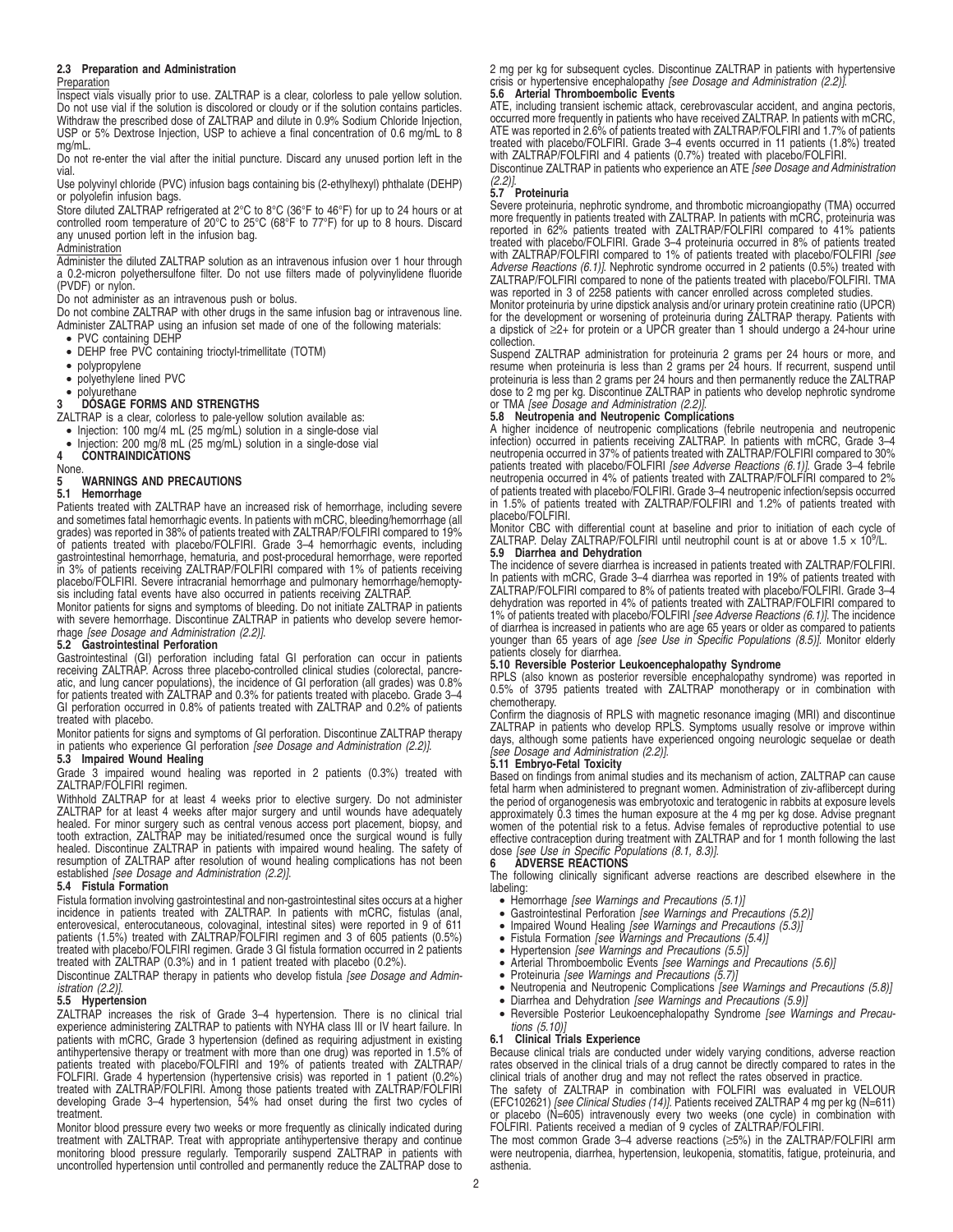The most frequent adverse reactions leading to permanent discontinuation in ≥1% of patients treated with ZALTRAP/FOLFIRI regimen were asthenia/fatigue, infections, diarrhea, dehydration, hypertension, stomatitis, venous thromboembolic events, neutropenia, and proteinuria.

The ZALTRAP dose was reduced and/or omitted in 17% of patients. Cycle delays >7 days occurred in 60% of patients treated with ZALTRAP/FOLFIRI.

The most common adverse reactions (≥20%) in the ZALTRAP/FOLFIRI arm were leukopenia, diarrhea, neutropenia, proteinuria, AST increased, stomatitis, fatigue, thrombocytopenia, ALT increased, hypertension, weight decreased, decreased appetite, epistaxis, abdominal pain, dysphonia, serum creatinine increased, and headache.

Adverse reactions and laboratory abnormalities that occurred in ≥5% (all grades) of patients receiving ZALTRAP in combination with FOLFIRI and which occurred at ≥2% higher frequency in patients who received ZALTRAP/FOLFIRI compared to those who received placebo/FOLFIRI in VELOUR are shown in Table 1. VELOUR was not designed to demonstrate a statistically significant difference in adverse reaction rates for ZALTRAP/ FOLFIRI as compared to placebo/FOLFIRI for any adverse reactions listed below.

| Table 1: Selected Adverse Reactions and Laboratory Findings in VELOUR |  |  |  |  |  |  |  |  |
|-----------------------------------------------------------------------|--|--|--|--|--|--|--|--|
|-----------------------------------------------------------------------|--|--|--|--|--|--|--|--|

| <b>Primary System Organ</b><br>Class                 |                   | <b>ZALTRAP/ FOLFIRI</b><br>$(N=611)$ | Placebo/ FOLFIRI<br>$(N=605)$ |                   |  |
|------------------------------------------------------|-------------------|--------------------------------------|-------------------------------|-------------------|--|
| <b>Preferred Term</b>                                | All grades<br>(%) | Grades<br>3–4 (%)                    | All grades<br>(%)             | Grades<br>3–4 (%) |  |
| Blood and lymphatic system disorders                 |                   |                                      |                               |                   |  |
| Leukopenia                                           | 78                | 16                                   | 72                            | 12                |  |
| Neutropenia                                          | 67                | 37                                   | 57                            | 30                |  |
| Thrombocytopenia                                     | 48                | 3                                    | 35                            | 2                 |  |
| <b>Gastrointestinal disorders</b>                    |                   |                                      |                               |                   |  |
| Diarrhea                                             | 69                | 19                                   | 57                            | 8                 |  |
| <b>Stomatitis</b>                                    | 50                | 13                                   | 33                            | 5                 |  |
| Abdominal Pain                                       | 27                | 4                                    | 24                            | $\overline{c}$    |  |
| Abdominal Pain Upper                                 | 11                | 1                                    | 8                             | 1                 |  |
| Hemorrhoids                                          | 6                 | 0                                    | 2                             | 0                 |  |
| Rectal Hemorrhage                                    | 5                 | 0.7                                  | $\overline{c}$                | 0.5               |  |
| Proctalgia                                           | 5                 | 0.3                                  | 2                             | 0.3               |  |
| Investigations                                       |                   |                                      |                               |                   |  |
| <b>AST</b> increased                                 | 62                | 3                                    | 54                            | $\overline{c}$    |  |
| ALT increased                                        | 50                | 3                                    | 39                            | $\overline{c}$    |  |
| Weight decreased                                     | 32                | 3                                    | 14                            | 0.8               |  |
| Renal and urinary disorders                          |                   |                                      |                               |                   |  |
| Proteinuria <sup>®</sup>                             | 62                | 8                                    | 41                            | 1                 |  |
| Serum creatinine increased                           | 23                | 0                                    | 19                            | 0.5               |  |
| General disorders and administration site conditions |                   |                                      |                               |                   |  |
| Fatigue                                              | 48                | 13                                   | 39                            | 8                 |  |
| Asthenia                                             | 18                | 5                                    | 13                            | 3                 |  |
| Vascular disorders                                   |                   |                                      |                               |                   |  |
| Hypertension                                         | 41                | 19                                   | 11                            | 1.5               |  |
| <b>Metabolism and nutrition disorders</b>            |                   |                                      |                               |                   |  |
| Decreased Appetite                                   | 32                | 3                                    | 24                            | 2                 |  |
| Dehydration                                          | 9                 | $\overline{\mathcal{L}}$             | 3                             | 1                 |  |
| Respiratory, thoracic and mediastinal disorders      |                   |                                      |                               |                   |  |
| Epistaxis                                            | 28                | 0.2                                  | 7                             | 0                 |  |
| Dysphonia                                            | 25                | 0.5                                  | 3                             | 0                 |  |
| Dyspnea                                              | 12                | 0.8                                  | 9                             | 0.8               |  |
| Oropharyngeal Pain                                   | 8                 | 0.2                                  | 3                             | 0                 |  |
| Rhinorrhea                                           | 6                 | 0                                    | 2                             | 0                 |  |
| Nervous system disorders                             |                   |                                      |                               |                   |  |
| Headache                                             | 22                | 2                                    | 9                             | 0.3               |  |

#### **Table 1: Selected Adverse Reactions and Laboratory Findings in VELOUR (continued)**

| <b>Primary System Organ</b>                      | <b>ZALTRAP/FOLFIRI</b><br>$(N=611)$ |                     | Placebo/ FOLFIRI<br>(N=605) |                     |  |
|--------------------------------------------------|-------------------------------------|---------------------|-----------------------------|---------------------|--|
| Class<br><b>Preferred Term</b>                   | All grades<br>$(\%)$                | Grades<br>$3-4$ (%) | All grades<br>(%)           | Grades<br>$3-4$ (%) |  |
| Skin and subcutaneous tissue disorders           |                                     |                     |                             |                     |  |
| Palmar-Plantar<br>Erythrodysesthesia<br>Syndrome | 11                                  | 3                   | 4                           | 0.5                 |  |
| Skin Hyperpigmentation                           | 8                                   | 0                   | 3                           | 0                   |  |
| <b>Infections</b>                                |                                     |                     |                             |                     |  |
| Urinary Tract Infection                          | 9                                   | 0.8                 | հ                           | 0.8                 |  |

Note: Adverse Reactions are reported using MedDRA version 13.1 and graded using NCI CTC version 3.0

\*Compilation of clinical and laboratory data

Infections occurred at a higher frequency in patients receiving ZALTRAP/FOLFIRI (46%, all grades; 12%, Grade 3–4) than in patients receiving placebo/FOLFIRI (33%, all grades; 7%, Grade 3–4), including urinary tract infection, nasopharyngitis, upper respiratory tract infection, pneumonia, catheter site infection, and tooth infection.

In patients with mCRC, severe hypersensitivity reactions have been reported with ZALTRAP/FOLFIRI (0.3%) and placebo/FOLFIRI (0.5%).

In patients with mCRC, venous thromboembolic events (VTE), consisting primarily of deep venous thrombosis and pulmonary embolism, occurred in 9% of patients treated with ZALTRAP/FOLFIRI and 7% of patients treated with placebo/FOLFIRI. Grade 3–4 VTE occurred in 8% of patients treated with ZALTRAP/FOLFIRI and in 6% of patients treated with placebo/FOLFIRI. Pulmonary embolism occurred in 5% of patients treated with ZALTRAP/FOLFIRI and 3.4% of patients treated with placebo/FOLFIRI.

## **6.2 Immunogenicity**

As with all therapeutic proteins, there is a potential for immunogenicity. The detection of antibody formation is highly dependent on the sensitivity and specificity of the assay. Additionally, the observed incidence of antibody (including neutralizing antibody) positivity in an assay may be influenced by several factors including assay methodology, sample handling, timing of sample collection, concomitant medications, and underlying disease. For these reasons, comparison of the incidence of antibodies in the studies described below with the incidence of antibodies in other studies or to other products may be misleading.

In patients with various cancers across 15 studies, 1.4% (41/2862) of patients tested positive for antiproduct antibody (APA) at baseline. The incidence of APA development was 3.1% (53/1687) in patients receiving intravenous ziv-aflibercept and 1.7% (19/1134) in patients receiving placebo. Among patients who tested positive for APA and had sufficient samples for further testing, neutralizing antibodies were detected in 17 of 48 ziv-aflibercept-treated patients and in 2 of 40 patients receiving placebo.

The mean free ziv-aflibercept trough concentrations were lower in patients with positive neutralizing antibodies than in the overall population. The impact of neutralizing antibodies on efficacy and safety could not be assessed based on limited available data.

## **6.3 Postmarketing Experience**

The following adverse reactions have been identified during postapproval use of ZALTRAP. Because these reactions are reported voluntarily from a population of uncertain size, it is not always possible to reliably estimate their frequency or establish a causal relationship to drug exposure.

Musculoskeletal and connective tissue disorders: Osteonecrosis of the jaw

Cardiac disorders: Cardiac failure, ejection fraction decreased

Vascular disorders: Arterial (including aortic) aneurysms, dissections, and rupture **7 DRUG INTERACTIONS**

No dedicated drug-drug interaction studies have been conducted for ZALTRAP. No clinically important pharmacokinetic interactions were found between ziv-aflibercept and irinotecan/SN-38 or fluorouracil [see Clinical Pharmacology (12.3)]. **8 USE IN SPECIFIC POPULATIONS**

**8.1 Pregnancy**

Risk Summary

Based on findings from animal reproduction studies and its mechanism of action [see Clinical Pharmacology (12.1)], ZALTRAP can cause fetal harm when administered to pregnant women. There is insufficient data in pregnant women exposed to ZALTRAP to assess the risks. Administration of ziv-aflibercept during the period of organogenesis was embryotoxic and teratogenic in rabbits at exposure levels approximately 0.3 times the human exposure at the 4 mg per kg dose (see Data). Advise pregnant women of the potential risk to a fetus.

In the U.S. general population, the estimated background risk of major birth defects and miscarriage in clinically recognized pregnancies is 2% to 4% and 15% to 20%, respectively.

Data

Animal data

In pregnant rabbits, administration of ziv-aflibercept during the period of organogenesis resulted in an increase in postimplantation loss and external (including anasarca, umbilical hernia, diaphragmatic hernia and gastroschisis, cleft palate, ectrodactyly, and anal atresia), visceral (heart, great vessels, and arteries), and skeletal fetal malformations (including fused vertebrae, sternebrae, and ribs, supernumerary arches and ribs, and incomplete ossification) at doses greater than or equal to 3 mg per kg, administered once every 3 days (approximately 0.3 times the human exposure at the 4 mg per kg dose based on AUC).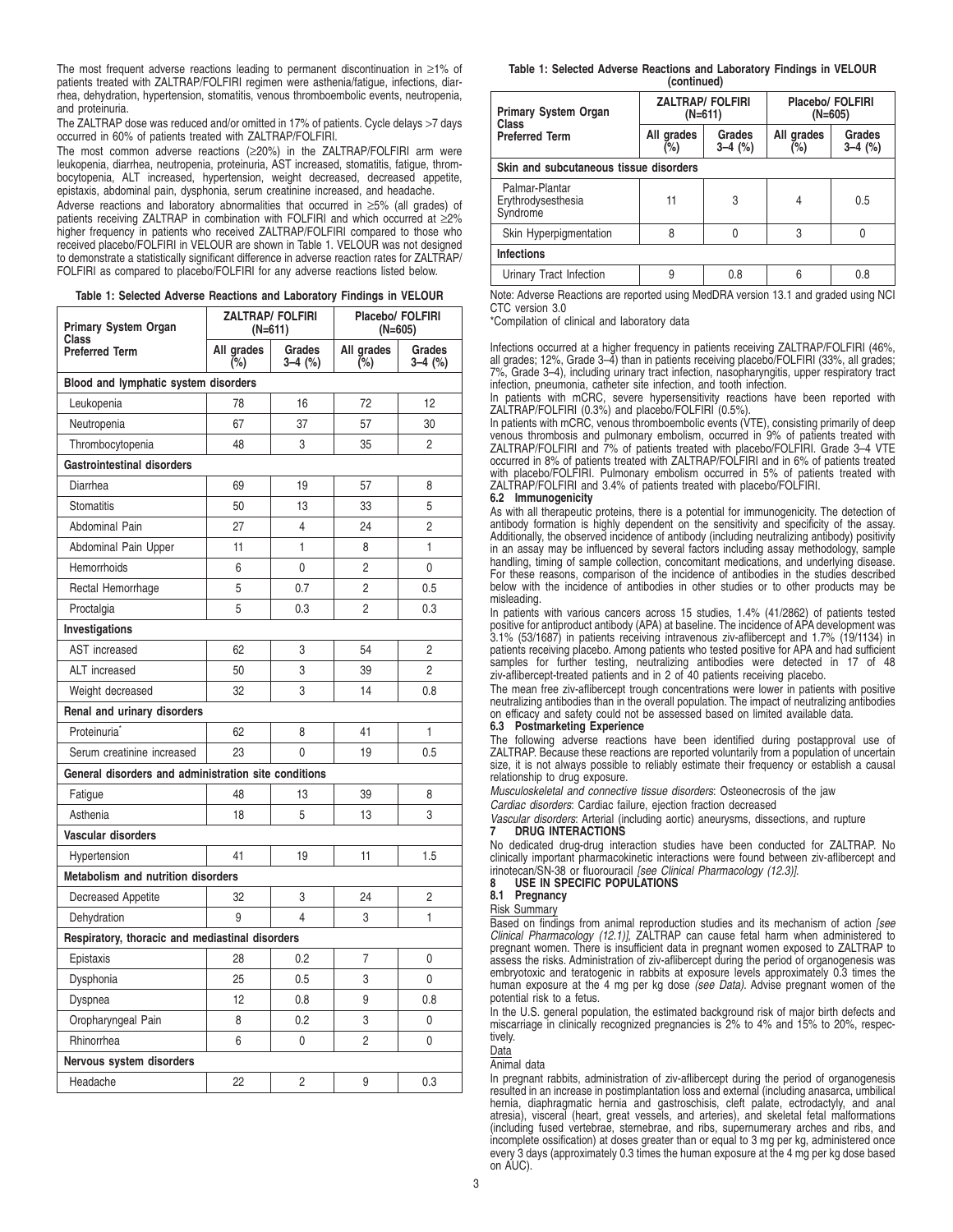## **8.2 Lactation**

#### Risk Summary

There are no data on the presence of ziv-aflibercept in human milk, or the effects of ziv-aflibercept on the breastfed infant or on milk production. Because of the potential for serious adverse reactions in breastfed infants, advise women not to breastfeed during treatment with ZALTRAP and for 1 month following the last dose.

## **8.3 Females and Males of Reproductive Potential**

### Pregnancy Testing

Verify the pregnancy status in females of reproductive potential prior to initiating ZALTRAP. Contraception

Based on data from animal studies and its mechanism of action, ZALTRAP can cause fetal harm when administered to pregnant women [see Use in Specific Populations (8.1)]. Females

Advise female patients of reproductive potential to use effective contraception during treatment with ZALTRAP and for 1 month following the last dose.

## Infertility

Advise female and male patients of reproductive potential that ZALTRAP may impair reproductive function and fertility [see Nonclinical Toxicology (13.1)].

#### **8.4 Pediatric Use**

The safety and effectiveness in pediatric patients have not been established. Safety and efficacy were assessed, but not established in a dose-escalation, safety, and tolerability study (NCT00622414) in 21 patients with solid tumors 2 to 21 years of age (median age 12.9). The mean elimination half-life of free ziv-aflibercept determined after the first dose in  $8'$  pediatric patients aged 5 to 17 years was within the range of values previously observed in adults. The maximum tolerated dose based on body weight in these pediatric patients was lower than the dose known to be safe and effective in adults with mCRC. Juvenile Animal Toxicity Data

Weekly/every-two-weeks intravenous administration of ziv-aflibercept at dose of 3 mg per kg (approximately 0.6 times the human exposure at the 4 mg per kg dose based on AUC) to growing young adult (sexually mature) cynomolgus monkeys for up to 6 months resulted in changes in the bone (effects on growth plate and the axial and appendicular skeleton), nasal cavity (atrophy/loss of the septum and/or turbinates), kidney (glomerulopathy with inflammation), ovary (decreased number of maturing follicles, granulosa cells, and/or theca cells), and adrenal gland (decreased vacuolation with inflammation). In another study in sexually immature cynomolgus monkeys (treated intravenously for 3 months), there were similar effects. The skeletal and nasal cavity effects were not reversible after a post-dosing recovery period.

#### **8.5 Geriatric Use**

Of the 611 patients with mCRC, patients treated with ZALTRAP/FOLFIRI, 205 (34%) were 65 years or older, and 33 (5%) were 75 years or older. Elderly patients (≥65 years of age) experienced higher incidences (≥5%) of diarrhea, dizziness, asthenia, weight decrease, and dehydration when compared to younger patients. Monitor elderly patients more closely for diarrhea and dehydration [see Warnings and Precautions (5.9)]

The effect of ZALTRAP on overall survival was similar in patients <65 years old and ≥65 years old who received ZALTRAP/FOLFIRI. **8.6 Renal Impairment**

No dosage modification is recommended for patients with renal impairment [see Clinical<br>Pharmacology (12.3)].

#### **8.7 Hepatic Impairment**

No dosage modification is recommended for patients with mild (total bilirubin >1 to 1.5 times upper limit normal [ULN] and any aspartate transaminase [AST]) and moderate (total<br>bilirubin >1.5 to 3 times ULN and any AST) hepatic impairment *[see Clinical Pharmacology* (12.3)]. ZALTRAP has not been studied in patients with severe hepatic impairment (total bilirubin >3 times ULN and any AST).

#### **11 DESCRIPTION**

Ziv-aflibercept is a vascular endothelial growth factor inhibitor. It is a recombinant fusion protein consisting of Vascular Endothelial Growth Factor (VEGF)-binding portions from the extracellular domains of human VEGF Receptors 1 and 2 fused to the Fc portion of the human IgG1. Ziv-aflibercept is produced by recombinant DNA technology in a Chinese hamster ovary (CHO) K-1 mammalian expression system. Ziv-aflibercept is a dimeric glycoprotein with a protein molecular weight of 97 kilodaltons (kDa) and contains glycosylation, constituting an additional 15% of the total molecular mass, resulting in a total molecular weight of 115 kDa.

ZALTRAP (ziv-aflibercept) injection is a sterile, clear, colorless to pale-yellow, non-<br>pyrogenic, preservative-free, solution for intravenous use. ZALTRAP is supplied in<br>single-dose vials of 100 mg/4 mL and 200 mg/8 mL fo in polysorbate 20 (1 mg/mL), sodium chloride (5.84 mg/mL), sodium citrate (1.45 mg/mL), sodium phosphate (0.8 mg/mL), and sucrose (200 mg/mL), in Water for Injection, USP, at a pH of 6.2.

## **12 CLINICAL PHARMACOLOGY**

#### **12.1 Mechanism of Action**

Ziv-aflibercept acts as a soluble receptor that binds to human VEGF-A (equilibrium<br>dissociation constant K<sub>D</sub> of 0.5 pM for VEGF-A<sub>165</sub> and 0.36 pM for VEGF-A<sub>121</sub>), to human<br>VEGF-B (K<sub>D</sub> of 1.92 pM), and to human PIGF (K<sub></sub> cognate receptors. This inhibition can result in decreased neovascularization and decreased vascular permeability.

In animals, ziv-aflibercept was shown to inhibit the proliferation of endothelial cells, thereby inhibiting the growth of new blood vessels. Ziv-aflibercept inhibited the growth of xenotransplanted colon tumors in mice.

#### **12.2 Pharmacodynamics**

#### Cardiac Electrophysiology

The effect of 6 mg per kg intravenous ZALTRAP every three weeks on QTc interval was evaluated in 87 patients with solid tumors in a randomized, placebo-controlled study. No large changes in the mean QT interval from baseline (i.e., greater than 20 ms as corrected for placebo) based on Fridericia correction method were detected in the study. However, a small increase in the mean QTc interval (i.e., less than 10 ms) cannot be excluded due to limitations of the study design.

#### **12.3 Pharmacokinetics**

Plasma concentrations of free and VEGF-bound ziv-aflibercept were measured using specific enzyme-linked immunosorbent assays (ELISA). Free ziv-aflibercept concentrations appear to exhibit linear pharmacokinetics in the dose range of 2 mg per kg to 9 mg per kg. Steady state concentrations of free ziv-aflibercept were reached by the second dose. The accumulation ratio for free ziv-aflibercept was approximately 1.2 after administration of 4 mg per kg every two weeks.

#### Elimination

Following a dose of 4 mg per kg every two weeks administered intravenously, the elimination half-life of free ziv-aflibercept was approximately 6 days (range 4–7 days). Specific Populations

Based on a population pharmacokinetic analysis, age, race, and sex did not have a clinically important effect on the exposure of free ziv-aflibercept. Patients weighing ≥100 kg had a 29% increase in systemic exposure compared to patients weighing 50 to 100 kg.

#### Patients with hepatic impairment

Based on a population pharmacokinetic analysis which included patients with mild (total bilirubin >1 to 1.5 times ULN and any AST, n=63) and moderate (total bilirubin >1.5 to 3 times ULN and any AST, n=5) hepatic impairment, there was no effect of total bilirubin, AST, and alanine aminotransferase on the clearance of free ziv-aflibercept. There are no data available for patients with severe hepatic impairment (total bilirubin >3 times ULN and any AST).

#### Patients with renal impairment

Based on a population pharmacokinetic analysis which included patients with mild ( $CL_{CR}$ 50–80 mL/min, n=549), moderate (CL<sub>CR</sub> 30–50 mL/min, n=96), and severe renal impairment ( $CL<sub>CR</sub> < 30$  mL/min, n=5), there was no clinically important effect of creatinine clearance on the clearance of free ziv-aflibercept.

### Drug Interaction Studies

No clinically meaningful interaction was found between ziv-aflibercept and irinotecan or fluorouracil based on cross-study comparisons and population pharmacokinetic analyses.

## **13 NONCLINICAL TOXICOLOGY**

#### **13.1 Carcinogenesis, Mutagenesis, Impairment of Fertility**

No studies have been conducted to evaluate carcinogenicity or mutagenicity of zivaflibercept.

Ziv-aflibercept impaired reproductive function and fertility in monkeys. In a 6-month repeat-dose toxicology study in sexually mature monkeys, ziv-aflibercept inhibited ovarian function and follicular development, as evidenced by: decreased ovary weight, decreased amount of luteal tissue, decreased number of maturing follicles, atrophy of uterine endometrium and myometrium, vaginal atrophy, abrogation of progesterone peaks and menstrual bleeding. Alterations in sperm morphology and decreased sperm motility were present in male monkeys. These effects were observed at all doses tested including the lowest dose tested, 3 mg per kg. Reversibility was observed within 18 weeks after cessation of treatment. Systemic exposure (AUC) with a 3 mg per kg per dose in monkeys was approximately 0.6 times the AUC in patients at the 4 mg per kg dose.

#### **13.2 Animal Toxicology and/or Pharmacology**

Repeated administration of ziv-aflibercept resulted in a delay in wound healing in rabbits. In full-thickness excisional and incisional skin wound models, ziv-aflibercept administration reduced fibrous response, neovascularization, epidermal hyperplasia/re-epithelialization, and tensile strength.

#### **14 CLINICAL STUDIES**

The efficacy of ZALTRAP was evaluated in VELOUR (NCT00561470), a randomized (1:1), double-blind, placebo-controlled study in patients with mCRC who are resistant to or have progressed during or within 6 months of receiving oxaliplatin-based combination chemotherapy, with or without prior bevacizumab. Patients were randomized to receive either ZALTRAP 4 mg per kg intravenously over 1 hour on day 1 or placebo in combination with FOLFIRI (irinotecan 180 mg/m<sup>2</sup> intravenously over 90 minutes and leucovorin [dl racemic] 400 mg/m<sup>2</sup> intravenously over 2 hours at the same time on day 1 using a Y-line, followed by fluorouracil 400 mg/m<sup>2</sup> as an intravenous bolus and then by fluorouracil 2400 mg/m<sup>2</sup> as a continuous intravenous infusion over 46 hours). The treatment cycles on both arms were repeated every 2 weeks. Patients were treated until disease progression or unacceptable toxicity. Randomization was stratified by the Eastern Cooperative Oncology Group performance status (PS) (0 versus 1 versus 2) and according to prior therapy with bevacizumab (yes or no). The major efficacy outcome measure was overall survival (OS). Additional efficacy outcome measures were progression-free survival (PFS) and overall response rate (ORR).

Demographics characteristics were similar between treatment arms. A total of 1226 patients were randomized, 612 to the ZALTRAP arm and 614 to the placebo arm. The median age was 61 years, 59% were men, 87% were White, 7% were Asian, 3.5% were Black, and 98% had a baseline ECOG PS of 0 or 1. Among the 1226 randomized patients, 89% and 90% of patients treated with placebo/FOLFIRI and ZALTRAP/FOLFIRI, respectively, received prior oxaliplatin-based combination chemotherapy in the metastatic/ advanced setting. A total of 346 patients (28%) received bevacizumab in combination with the prior oxaliplatin-based treatment.

Efficacy results are summarized in Figure 1 and Table 2.